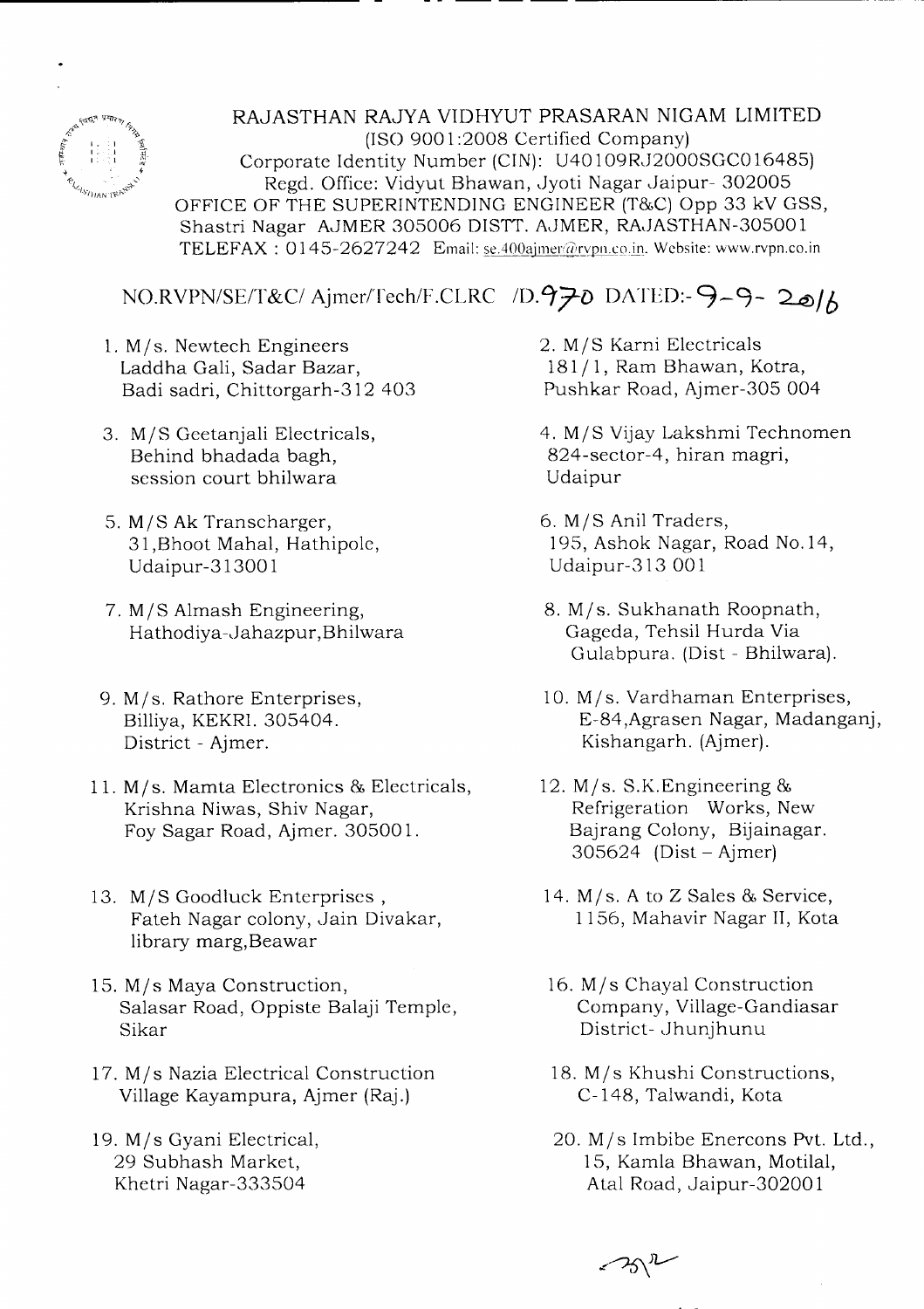- 21. M/s Neeta Sales, 158A, Nagnechi Scheme, Bikaner-33400 1
- 23. M/s Chetan Construction, 2-K-l, Dho1a Bhata Colony, Near Shiv Mandir, Ajmer
- 25. M/s Vishwakarma Construction, Plot No.5, Bhwani Shanker Colony, Near Opp. Jwala Mata Mandir, Benar Road, Jaipur

22. M/s V.R.Sales & Engineering Services, 407, Geetanjali Tower, Ajmer Road, Jaipur-302006

24. M/s M.Singh Electricals, 92, Officers Campus, Krishna Marg, Sirsi Road, Jaipur

26. M/s .

Sub: Consent for Earth Mesh Work at 132 KV GSS Kanera

Dear Sir,

On the above cited subject, the Earth Mesh Work at 132 KV GSS Kanera is to be carried out on CLRC which issued by the SE (TLPC) JPR. The estimated cost of above said work amounting Rs 939104.00 (As per attached G-Schedule)

In this context you are requested to give your consent for carrying out the above said work as per terms and condition of CLRC, through registered letter or E-mail within 07 days positively. If your reply is not received with in aforesaid period, it will be presumed that you are not interested in this work and this office shall take further action as per rules in force.

superintending Engineer (T&C), RVPN, Ajmer

Copy Submitted/forwarded to the following for necessary action.

- 1. The Zonal Chief Engineer (T&C-A/Z), RVPN, Ajmer.
- 2. The Executive Engineer (220 KV GSS), RVPN, Nimbahera.
- 3. The Feeder Manager (T&C), Ajmer for uploading of G-Schedule and consent call against CLRC for the Ajmer Zone Portal on website www.rvpn.co.in
- 4. The Accounts Officer (T&C), RVPN, Ajmer.
- 5. The Assistant Engineer (T&C), RVPN, Nimbahera.
- 6. Notice Board/Tech. Section.

*~-v'L-*Superintending Engineer (T&C), RVPN, Ajmer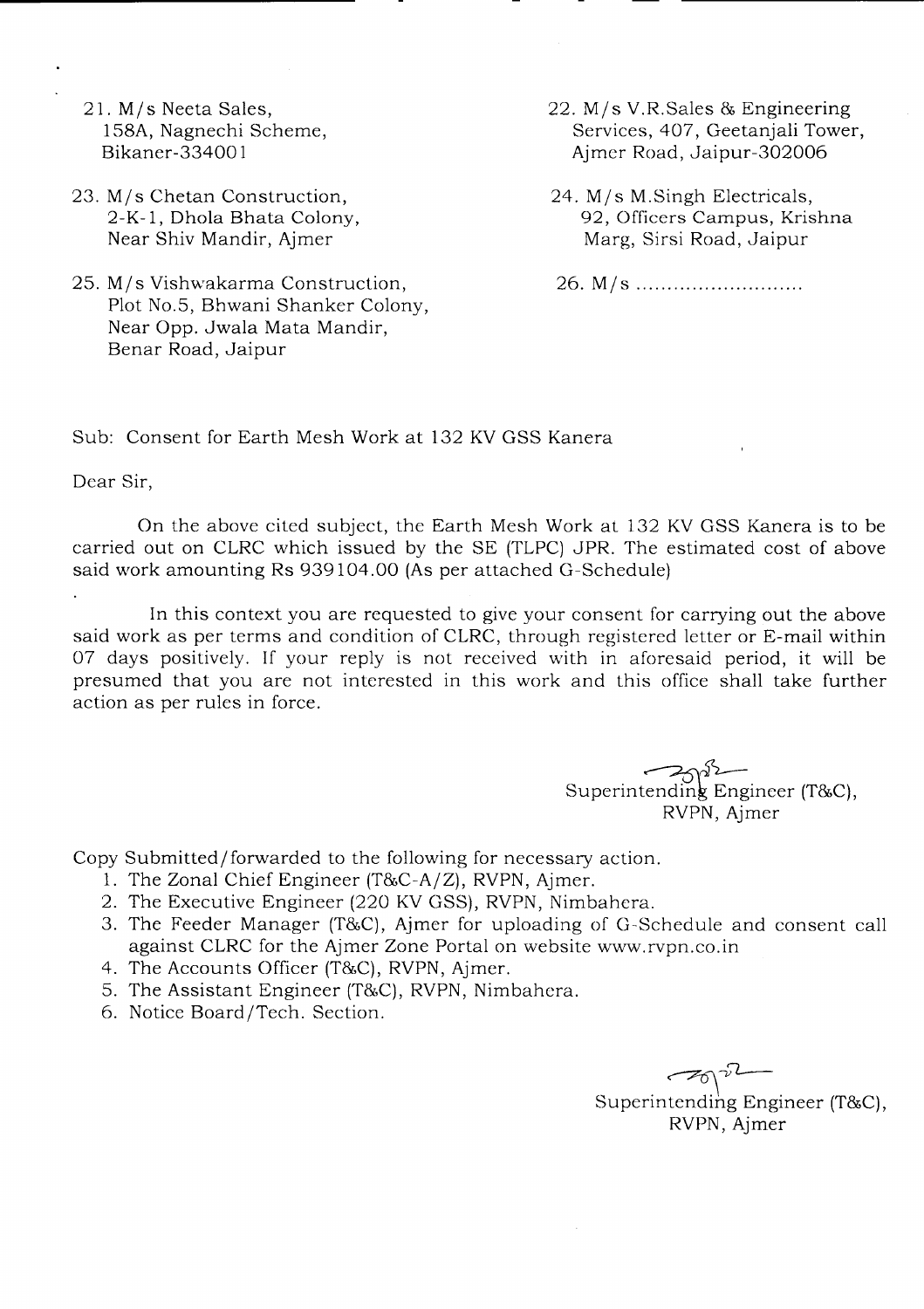## OFFICE OF THE ASSISTANT ENGINEER (T&C )RRVPNL, NIMBAHERA G-SCHEDULE

Work Incharge :- AEN(T&C),RRVPNL,Nimbahera WIM No-09/3-10-2013

## Project Name :- 132KV GSS KANERA Project Code:-121201

t.

€

## Name of Work :- Earth Mesh work at 132KV GSS KANERA

S. No. Description Unit Qty. Rate Amount(I **A-1 LAYING OF EARTH-MESH WORK** Laying of earth mesh with  $25$ mm/ $28$ mm.Dia M.S.Rod at a depth of  $\vert 0.80$  meter from top level of foundation including excavation of trench of equired depth and back filling of the same transportation of M.S.Rod from site store tolocation Welding of M.S.Rod along thr length at crossinh and withearth electrodes as per drawing application of bitumen compound and covering with bitumen impregnated tape on all welding joints for thr type of soil prevalent ~ at 0.80theter below top level of foundation (M.S. Rod of above size  $&$  M.S. flat as required shall be made avilable by RVPN). l-· (a) **In** case electricity is made avalable by RVPN without charges (ii) Murram/Black cottan/hard soil/Dense soil  $\mu$  Mtr. | 1000 | 19 | 19000 (iii) Sof Rock 39000 (iv) Hard rock (Blasting Prohibated ) Mtr.  $\left| \text{Mtr.} \right|$  3500  $\left| \right|$  45  $\left| \right|$  157500 **B-1** LAYING OF EARTHMESH RISER Laving of earth risers of 50x06mm/50x12mm/28mm Dia.M.S.Rod at a  $d_{\rm CP}$ . of 0.80 meter from top level of foundation including excavation of trnch of requireddepth and back filling of the same transportation of M.S. Flat form site store to location preparation of risers. bending as per requirement (aftre heating if necessary) fixing  $\circ$  and welding/bollting to equipment/structure and peaks of structure. laying in the trench, welding of the earth mesh of M.S. rod as per drawing .including welding of extra length of M.S. flat if required, application of bitumen compound and covering with  $\mathscr{I}$ bitumen impreganted tape on all welding jointing,painting of all surfaces at 0.80meter below top level of foundation (M.S. Rod of above size  $\&$  M.S. flat as required shall be made available by RVPNJ -- (a) In case electricity is made avalable by RVPN withou charges - (i) Normal Dry soil  $\mathbf{Mtr.}$  600 | 20 | 12000 (ii) Murr:tm/Black eotian/hard soillDense soil Mtr. 600 21 12600 (iii) Soft Rock Mtr. | 600 | 29 | 17400 .--~ ... (iv) Hard rock ( Blasting Prohibated )  $\left| \begin{array}{c} R_{\rm H} \end{array} \right| 1200 \left| 49 \right| 58800$  $\blacksquare$ 

boucher Sil

 $O$